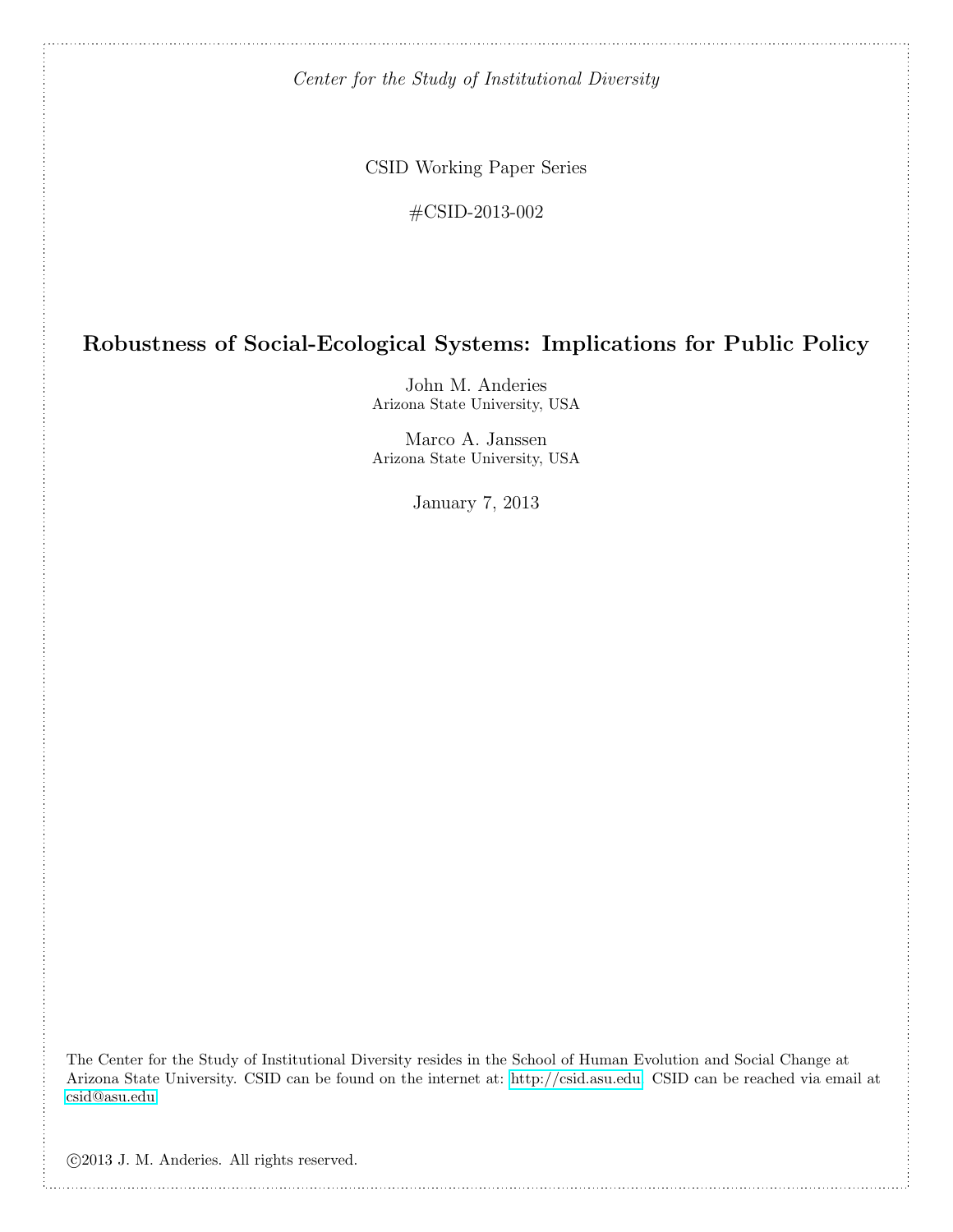# Robustness of Social-Ecological Systems: Implications for Public Policy

John M. Anderies<sup>*a*</sup>, Marco A. Janssen<sup>*b*</sup>,

<sup>a</sup>Center for the Study of Institutional Diversity, Arizona State University, Tempe, AZ 85287-2402, USA;  ${}^b$ Center for the Study of Institutional Diversity, Arizona State University, Tempe, AZ 85287-2402, USA;

Corresponding author: John M. Anderies School of Human Evolution and Social Change School of Sustainability Arizona State University PO Box 87402 Tempe, AZ 85287-2402, USA [m.anderies@asu.edu](mailto:m.anderies@asu.edu)

# Keywords:

Robustness, SES, Public Policy, Policy Processes.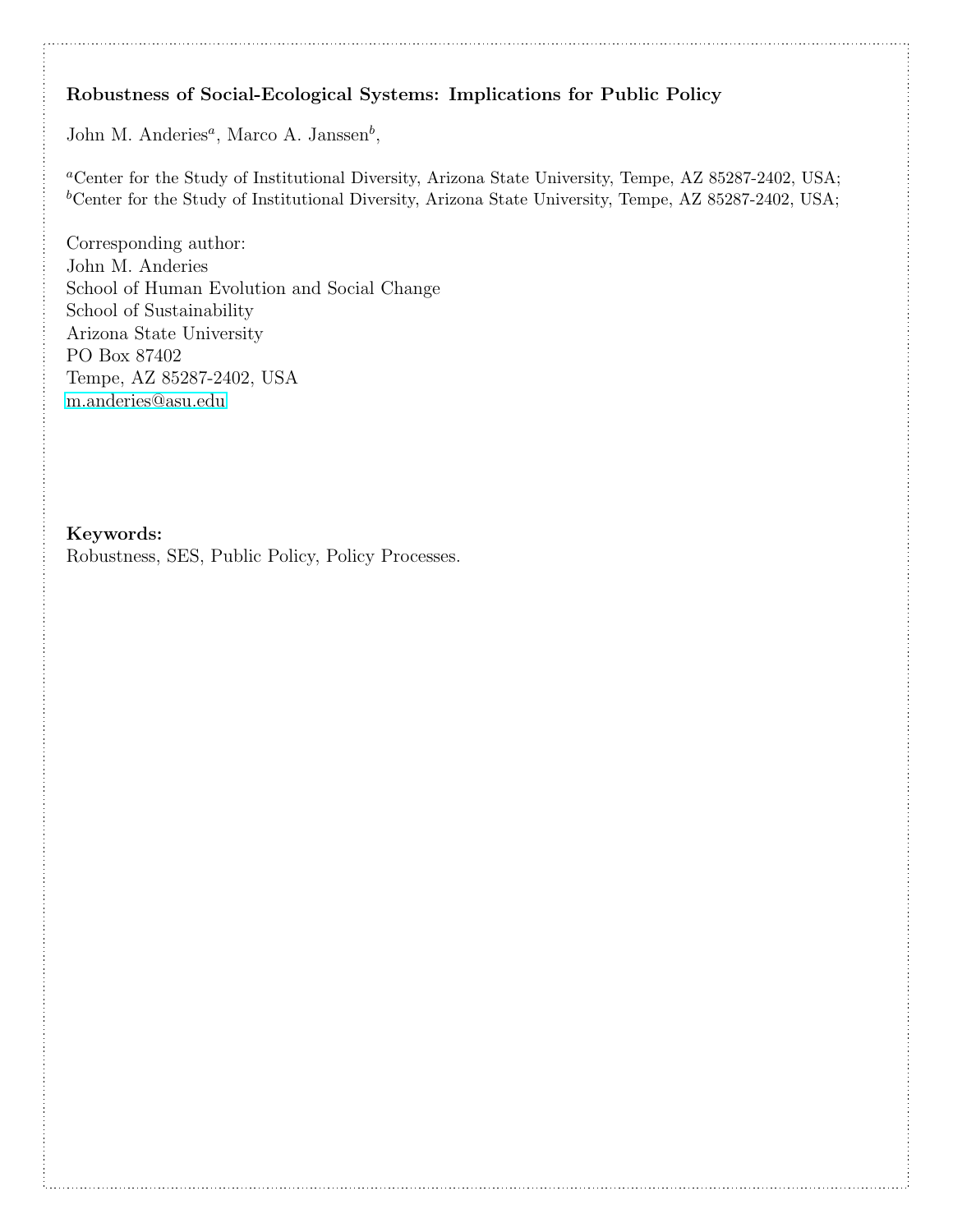# Robustness of Social-Ecological Systems: Implications for Public **Policy**

John M. Anderies<sup>∗</sup> Marco A. Janssen†

January 7, 2013

## 1 Introduction

Public policy processes are complex, dynamic phenomena. Understanding such dynamic phenomenon requires some sort of strategy for simplification - some way to isolate key system components and relationships among them that can be generalized to understand how the system structure defined by these components and relationships relates to policy outcomes across various contexts. There has been steady development of improved policy theory (Sabatier et al., 1999, 2007) focusing on better understanding how actors, problems, solutions, and decision opportunities interact to generate *policy change*. Such theories often focus on explaining policy change within a given organizational context that defines decision venues, restricts how agents interact, determines costs and benefits of interactions and particular outcomes. Given the notion of a policy cycle, or some period for a policy change of interest to play out, it is often reasonable to assume that key elements of the policy context remain stable. The Advocacy Coalition Framework (Sabatier, 1988) makes this explicit by defining "relatively stable parameters" that frame the policy process: (1) basic attributes of the problem area, (2) basic distribution of natural resources, (3) fundamental socio-cultural values and social structure, and (4) basic constitutional structure (Sabatier and Jenkins-Smith, 1993) that are assumed to remain stable for approximately 100 years or more. It is on these relatively stable parameters that we focus our attention here.

Specifically, we present a framework that seeks to link the notion of the policy process to the policy context and provide a systematic approach to understand the dynamic interaction between the two. The main intent of the framework is to embed the policy process in a dynamically evolving policy context, driven by the *feedbacks* between biophysical processes and policy processes. Viewed in this way, the policy process can be understood as an emergent property of a dynamic, underlying social-ecological system. The framework is based on ideas from institutional rational choice and an extension of the Institutional Analysis and Development (IAD) framework, familiar to many policy scholars. The main contribution of this article and the framework it presents is to provide ideas, language, and tools to move, when appropriate, from the conception of the policy process shown in Figure 1 (A) in which a fixed policy context generates streams of challenges which are processed by policy subsystems in which human actors and human-made infrastructure interact to the conception pictured in Figure 1 (B) in which policies drive the dynamics of the biophysical system (natural infrastructure) in which they are embedded, generating new information that feeds back into the policy process.

<sup>∗</sup> School of Human Evolution, Social Change and School of Sustainability and Center for the Study of Institutional Diversity, Arizona State University

<sup>†</sup> School of Human Evolution and Social Change and Center for the Study of Institutional Diversity, Arizona State University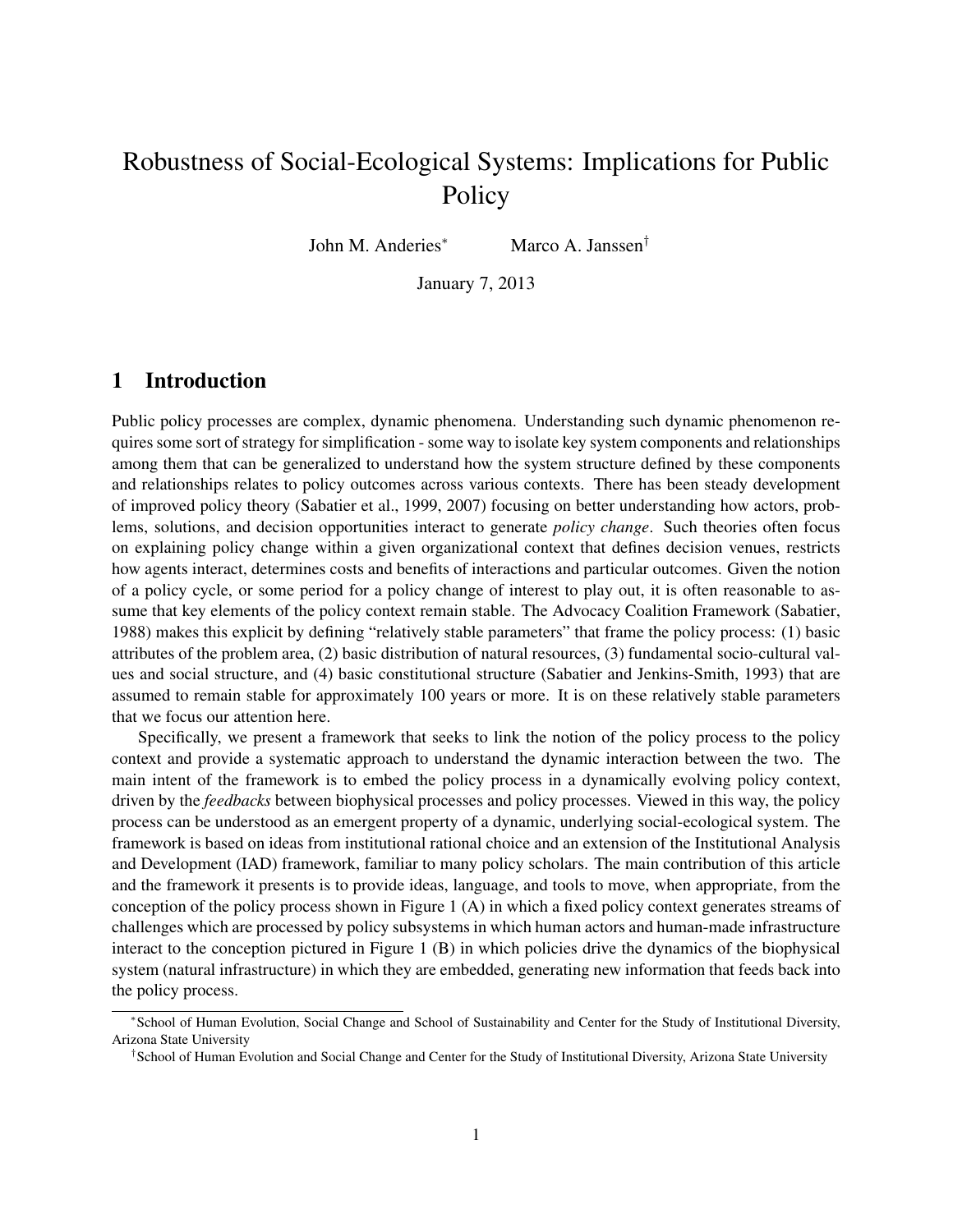

Figure 1: (A): The policy process as a flow-through system in which policy challenges generated in a fixed policy context are processed and produce policy change. (B): The policy process as part of a dynamic, self-organizing feedback system.

#### 2 Changing scales and new public policy theory

Both conceptions of the policy process shown in Figure 1 are perfectly reasonable. Which one to choose is a matter of the relative social, biophysical, and temporal scales relevant to the problem of interest. These relative scales determine the degree of connectedness between different components of policy subsystems and the policy context. Note, in the ACF, the policy context is assumed to be constant over periods on the order of a century (Weible and Sabatier, 2007). Often, this is a reasonable assumption, and Figure 1 (A) is the appropriate view. It may be necessary to shift to the representation in Figure 1 (B) when the amplitude or frequency of variation in the policy context becomes to high, and the feedbacks become too fast.

For example, consider some very old public policy developed when the overall scale of human activity was small. The Code of Hammurabi deals with very specific types of risk: if a landlord lets his land for fixed rental fee, if bad weather destroys the harvest, the code specifies that the injury falls upon the tenant. In rental contracts based on harvest shares, on the other hand, the landlord and tenant share the risk of crop loss (and the potential benefit of a bumper crop). The numerous references in Hammurabi's code to risk and environmental variability is a testamant to how long public policy has had to address environmental variability. Further, the focus on *assignment of risk* and emphasis on clear delineation of social roles (positon rules *sensu* Ostrom, 1990, 2005) suggests that the main challenge for public policy in early societies was the smooth functioning of society in general, and in the face of ever present environmental variation, in particular. More specifically, because the scale of human society was small,1) public policy focused on the tight connection between the *individual* and local biophysical context and 2) the links between public policy and the larger regional- or continental-scale biophysical context (e.g. that affect the distribution of weather events) were weak, and feedbacks were very slow. In this case, Figure 1 (A) is a good representation of the system: the policy context is fixed, delivering a reasonably stable distribution of exogenously driven weather events (shocks). These shocks impacted individuals who likely had reasonable information about expected payoffs and could choose contracts. Here, public policy, or the code, is a constraint regarding what types of contracts are allowed for spreading risk and reducing conflict.

The types of environmental challenges we face today cannot be treated as exogenous shocks affecting individuals who can attempt to insure against them. The scale of the human enterprise has reached a point where human actions are becoming more tightly coupled to larger-scale environmental processes. We now,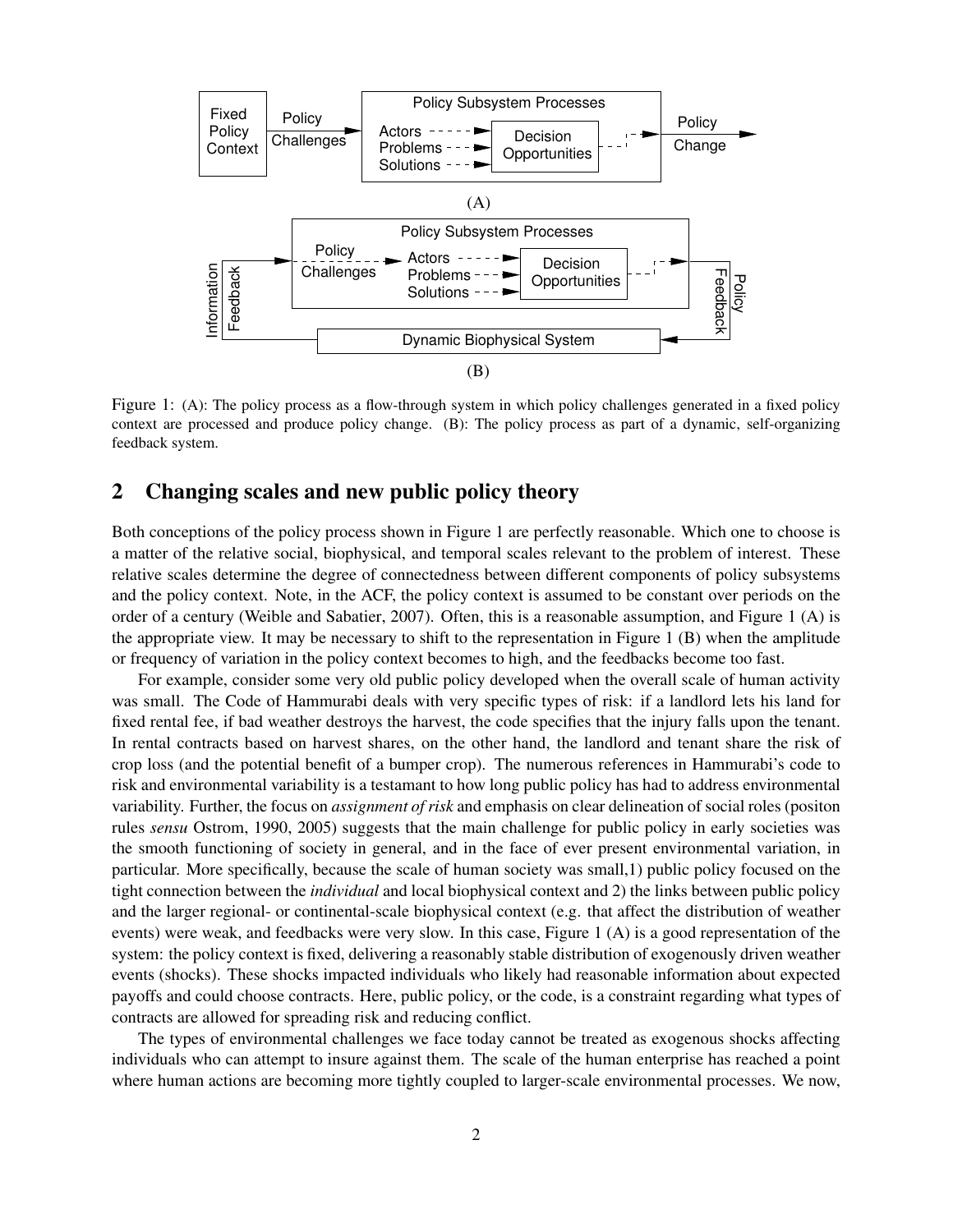for example, measurably impact global biogeochemical cycles (Vitousek et al., 1997). In such circumstances, individual human actions add up to generate impacts that fundamentally change the nature of the policy context. There are two key questions that arise in this regard: 1) can the policy process, which often plays out on the order of decades, possibly function when the policy context changes rapidly?, and 2) when the policy process and policy context involving a dynamic biophysical system co-evolve as the a coupled feedback system depicted in Figure 1 (B), does infrastructure (socio-technical structures) emerge that makes the system rigid and vulnerable to novel change? These questions are critical for public policy in the modern context in which globalization and global environmental change are generating a highly connected globalscale system in which decisions at small scales are influenced by and will influence processes at the global scale in unpredictable and novel ways (Adger et al., 2009). Will public policy (and societies themselves) be able to respond to the shear pace at which social and natural systems are currently changing? If faced with one of either natural or social change, perhaps the answer is yes. However, in the face of simultaneous impacts of global environmental change and globalization (O'Brien and Leichenko, 2000), they may not be able to cope.

How do we conduct the public policy process in coupled social-ecological systems (SESs) when the temporal and spatial scales of both human activity and our impacts on biophysical dynamics has fundamentally changed, and when traditional approach of providing the best option to a concrete problem is insufficient? Here we describe a set of ideas and tools designed to analyze dynamic feedback systems of which the class of SESs depicted in Figure 1 (B) are examples. To do so, we will briefly define social-ecological systems and present the robustness and SES frameworks to analyze how systems deal with disturbances and stress. We will illustrate the use of the framework to examine the fit between institutional arrangements and ecological dynamics (i.e. how well does public policy perform). The idea of "fit" is realized by characterizing trade-offs in the capacity of the SES to cope with different types of shocks. These trade-offs arise as a result of a fundamental property of feedback systems - conservation of fragility (or vulnerability). Put simply, this implies that it is not possible to design public policy for a given ecological (environmental) context - i.e. achieve a "fit" so that the SES is robust to all possible shocks. Thus, one aspect of the public policy process is effectively navigating trade-offs between performance and robustness and choices between different vulnerabilities. We will discuss possible approaches to this policy challenge with reference to ideas from robust control that emphasizes system properties such as modularity, diversity and redundancy; and through reflections on the polycentric approach of Ostrom.

## 3 The SES Framework and Public Policy

The idea of a "coupled social ecological system" emerged in response to what was seen as failed resource management policy from the 1970's to the early 1990's. Several scholars recognized that in most cases, management policy resulted in unintended consequences because they neglected the coupling between social and ecological systems. Early collaborations between mathematical biologists and theoretical ecologists extending ideas from systems theory (feedback systems like that in Figure 1 (B)) focused on how "fast" and "slow" processes interact to generate cycles of change ecological systems. The big message was that ecological systems do NOT tend toward a stable "climax" state (Clements, 1916) characterized by stable distributions of species such as an old growth forest that management policy should seek to maintain. Rather, management policy, and by extension, public policy must be designed to manage complex cyclical dynamics and acknowledge the potential for abrupt *regime shifts*(Gunderson et al., 2008; Holling and Gunderson, 2002; Ludwig et al., 1997; Holling, 1979; Ludwig et al., 1978; Holling, 1978, 1973). A regime shift occurs when the key drivers in a system fundamentally change. A well-known example is when key drivers that affect the dynamics of phosphorous concentration in the water column change and the water shifts from clear blue (oligotrophic) to green and turbid (eutrophic). Examples of regime shifts in the social domain are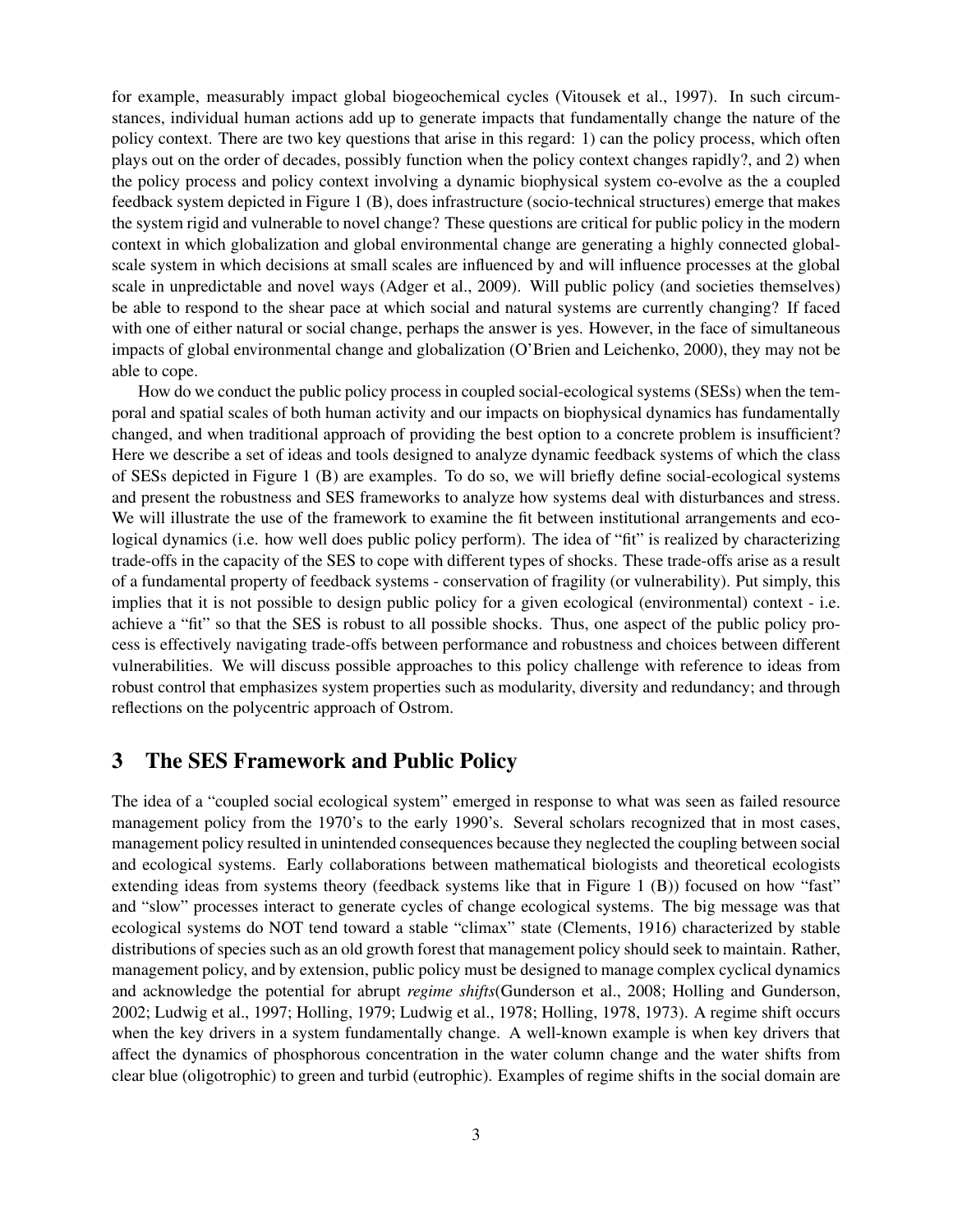

Figure 2: The robustness framework (adapted from Anderies et al., 2004). Details of the external drivers and embedding were not specified in the original framework but are added here to illustrate the correspondence between the robustness framework and the SES framework (Figure 3). The color coding illustrates the rough correspondence between entities in the frameworks.

easy to imagine.

Much of this work was centered around theoretical ecology and resource economics, driven by Buzz Holling and his collaborators. Holling's observations of repeated resource management failures led him to define what he called the "command and control pathology of natural resource management" (Holling and Meffe, 1996). At the same time in a completely different field, political science, Ellinor Ostrom was also questioning the rationality of top down, command and control governance structures (Ostrom, 1990). Ostroms argument was very powerful: small groups of people can effectively manage complex resource systems without top down governance structures. Fortunately these research trajectories converged at the policy/governance ecological dynamics interface (Berkes et al., 2003) and the concept of social-ecological systems (SES) was formalized. Through her collaborations with ecologists, economists, and dynamical systems theorists in the resilience community, she worked for over a decade to connect her groundbreaking work on the IAD framework for institutional and public policy analysis to features of the biophysical context in which they operate. The result was the SES framework.

The development of the SES framework was motivated, in part, by the perceived need to understand governance under uncertainty of the kind emphasized by resilience theorists - the potential for dramatic regime shifts - i.e. lakes that flip from oligotrophic and eutrophic conditions (Carpenter et al., 1999) and policy choice in the face of potential catastrophic regime shifts (Brock et al., 2005). Because institutions are often explicitly designed to cope with particular types of uncertainty, the concepts of robustness and robust controls were a natural place to begin. This led to the framework to study robustness SESs from an institutional perspective shown in Figure 2.

This framework, developed by Anderies et al. (2004), emphasized the distinction between actors (shown in ovals) and infrastructure (shown as rectangles) and the relationship between those who use the resource, and those who may control it (public infrastructure providers), i.e. link 2 in Figure 2. Public policy enters the framework with public infrastructure. Public policy–the output of the public policy process– is a type of public infrastructure (e.g. legal systems) that in the case of resource management affects the relationship between resource users and the resource itself (link 1) through link 5. A simple example is a regulation such as an effort quota: resource users can only harvest from the resource so many days per year - a common public policy measure in fisheries in the recent past. Also included with public infrastructure is hard infrastructure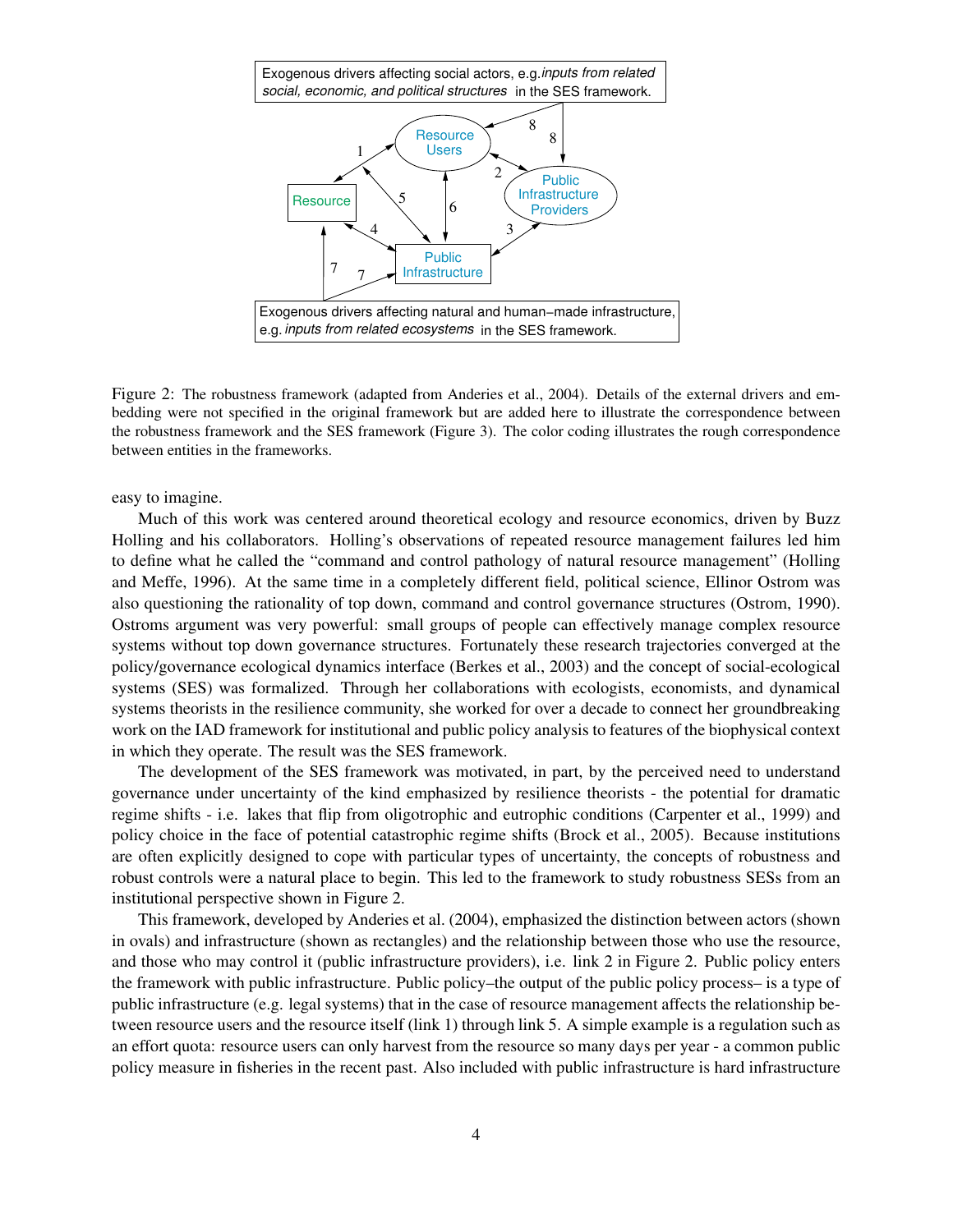

Figure 3: First generation SES framework (adapted from Ostrom, 2007). The original framework did not include the numbers 7 or 8 on the links between exogenous drivers and the system in question. These have been added to show the correspondence between the SES framework and the robustness framework in Figure 2. The color coding illustrates the rough correspondence between entities in the frameworks.

- bridges, roads, irrigation canals - also the subject of public investment, and thus of public policy. Link 6 highlights the importance of coproduction, the direct involvement of resource users that is often essential in the provision of public infrastructure (Ostrom, 1996; Parks et al., 1981).

As discussed earlier, the emphasis of this framework was not on the performance of particular policies, *per se*. Rather, the focus was on the basic structure of relationships 1-6 and how they might cope with environmental shocks (arrows 7) such as floods (impact on public infrastructure) or drought (impact on resource) and social, political, economic shocks (arrows 8). The first generation SES framework in Figure 3 is similar to the robustness framework conceptually, but returned its focus to understanding targeted public policy questions in the context of natural resource management. The methodological basis for the framework, which Ostrom referred to as "a multitier framework for analyzing an SES" was based on a diagnostic approach, motivated by the analogue of diagnosis in the medical field. The systems that medical professionals work with are extraordinarily complex, and medical professionals have steadily moved away from simple panaceas - the simple remedies of the past. Ostrom argues that some policy practitioners have not come as far and still rely too much on panaceas (privatization, cap and trade). Each particular resource system has special characteristics that require careful policy design. Resource systems (or any system composed of human-made natural infrastructure) requires a tailored policy cure, analogous to personalized medicine. Ostrom's initial multitier framework provided a tool to diagnose the problem and find a cure.

It is clear by comparing Figures 2 and 3, that the multitier framework is a special case of the robustness framework. The exogenous drivers of resource dynamics (arrow 7) were assumed to be quite general in the robustness framework. In the SES framework, these were replaced by related ecosystems. Likewise, the exogenous drivers of the Resource Users (RU), Public Infrastructure Providers (PIP) (arrows 8), and the Public Infrastructure (PI) itself (arrow 7) have been instantiated as Social, Economic, and Political Settings in the SES framework. In the Robustness Framework, the "Governance System" was conceptualized as the dynamic interaction between RUs, PIPs, PI via links 2, 3, and 6. In this view, PI includes both "soft" and "hard" infrastructure necessary to govern a system. In the multitier framework in Figure 3, PI and PIP's are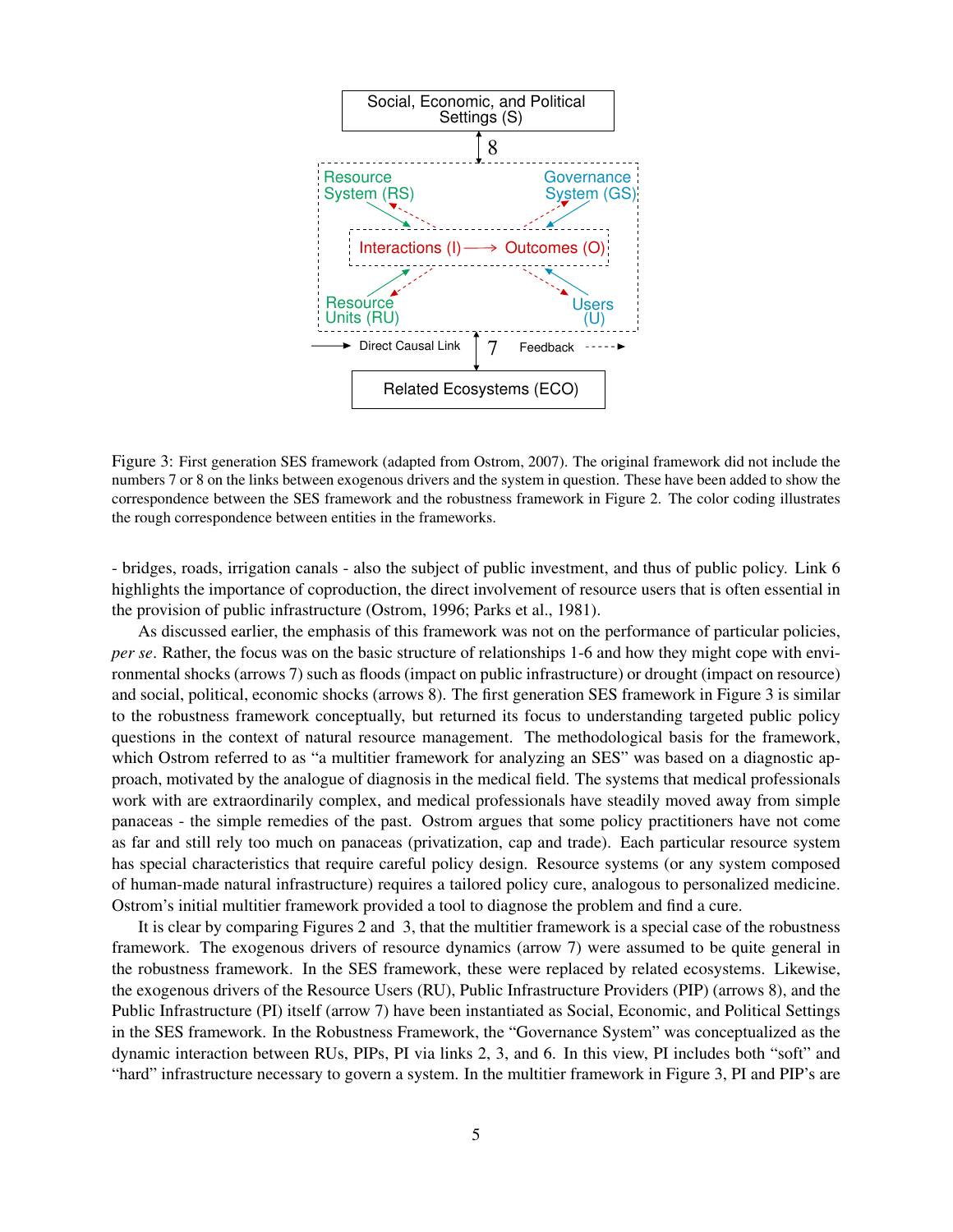## *Social, economic, and political settings (S) S1 Economic development. S2 Demographic trends. S3 Political stability S4 Government resource policies. S5 Market incentives. S6 Media organization.*

*(Note: In the Robustness Framework of Anderies et al. (2004), these are examples of exogenous drivers 8)*

| Resource systems (RS)                                                                                                                                                                                                                                                                                                                                                        | Governance systems (GS)                                                                                                                                                                                                                                                                                           |
|------------------------------------------------------------------------------------------------------------------------------------------------------------------------------------------------------------------------------------------------------------------------------------------------------------------------------------------------------------------------------|-------------------------------------------------------------------------------------------------------------------------------------------------------------------------------------------------------------------------------------------------------------------------------------------------------------------|
| RS1 Sector (e.g., water, forests, pasture, fish) (R+1+6)<br>RS2 Clarity of system boundaries (R+PI+1+5)<br>RS3 Size of resource system* (R)<br>RS4 Human-constructed facilities (PI)<br>RS5 Productivity of system* (R+7)<br>RS6 Equilibrium properties (R)<br>RS7 Predictability of system dynamics* (R+PI+4+7)<br>RS8 Storage characteristics (R+PI+4)<br>RS9 Location (R) | GS1 Government organizations (PI+PIP)<br>GS2 Nongovernment organizations (PI+PIP)<br>GS3 Network structure (RU+PIP+2)<br>GS4 Property-rights systems (PI)<br>GS5 Operational rules (PI)<br>GS6 Collective-choice rules* (PI)<br>GS7 Constitutional rules (PI)<br>GS8 Monitoring and sanctioning processes (PIP+3) |
| Resource units (RU)                                                                                                                                                                                                                                                                                                                                                          | Users $(U)$                                                                                                                                                                                                                                                                                                       |
| RU1 Resource unit mobility* (R)<br>$RU2$ Growth or replacement rate $(R)$<br>RU3 Interaction among resource units (R+7+PI)<br>RU4 Economic value (R+7)<br>RU5 Number of units (R)<br>RU6 Distinctive markings (R)<br>RU7 Spatial and temporal distribution (R)                                                                                                               | U1 Number of users* (RU+1)<br>U2 Socioeconomic attributes of users (RU)<br>U3 History of use (RU+1)<br>U4 Location (RU)<br>U5 Leadership/entrepreneurship* (RU+1+2+6)<br>U6 Norms/social capital* (RU+6)<br>U7 Knowledge of SES/mental models* (RU)<br>U8 Importance of resource* (RU+1)<br>U9 Technology used    |
| Interactions (I) $\longrightarrow$ Outcomes (O)                                                                                                                                                                                                                                                                                                                              |                                                                                                                                                                                                                                                                                                                   |
| I1 Harvesting levels of diverse users (RU)<br>I2 Information sharing among users (PI+6)<br>I3 Deliberation processes (PI+PIP+RU+2+3)<br>14 Conflicts among users (RU)<br>15 Investment activities (PI+PIP+RU+3+6)<br>I6 Lobbying activities (PI+PIP+3+8)<br>I7 Self-organizing activities (PI+RU+6)<br>18 Networking activities (6+2)                                        | O1 Social performance measures (PI+PIP+RU+2+6)<br>(e.g., efficiency, equity, accountability, sustainability)<br>O2 Ecological performance measures (PI+PIP+RU+2+6)<br>(e.g., overharvested, resilience, biodiversity, sustainability)<br>O3 Externalities to other SESs (7)                                       |
| Related ecosystems (ECO)                                                                                                                                                                                                                                                                                                                                                     |                                                                                                                                                                                                                                                                                                                   |
| ECO1 Climate patterns. ECO2 Pollution patterns. ECO3 Flows into and out of focal SES.                                                                                                                                                                                                                                                                                        |                                                                                                                                                                                                                                                                                                                   |
| (Note: In the Robustness Framework of Anderies et al. (2004), these are examples of exogenous drivers 7)                                                                                                                                                                                                                                                                     |                                                                                                                                                                                                                                                                                                                   |

Table 1: Examples of second-level variables under first-level core subsystems (S, RS, GS, RU, U, I, O and ECO) in Ostrom's framework for analyzing social-ecological systems presented in Ostrom (2009). In bold are cross references to elements and linkages to the robustness framework developed by Anderies et al. (2004) shown in Figure 2 (A). Note, this table is adapted from the version from Ostrom (2009) which was an extension of the initial version presented in Ostrom (2007). The asterisks refer to subset of variables found to be associated with self-organization.

replaced with "Governance System", (GS). Finally, the Resource System (RS) in Figure 3 was conceptualized as one aspect of exogenous drivers (arrow 7) or impact of infrastructure (arrow 4) on Resources in Figure 2. The resources in Figure 2 are the equivalent of Resource Units (RU) in Figure 3.

The policy process as conceptualized by policy studies scholars is captured explicitly in the robustness framework by link 3. This link referes to the dynamic interaction between PIPs - policy actors, and public infrastructure - the organizations and rules governing collective action in which the policy process plays out. Obviously, Resource Users who are affected by policy change through links 5 and 6 will enter into the policy process in a number of ways, e.g. as advocacy coalitions attempting to influence decisions of PIPs, if they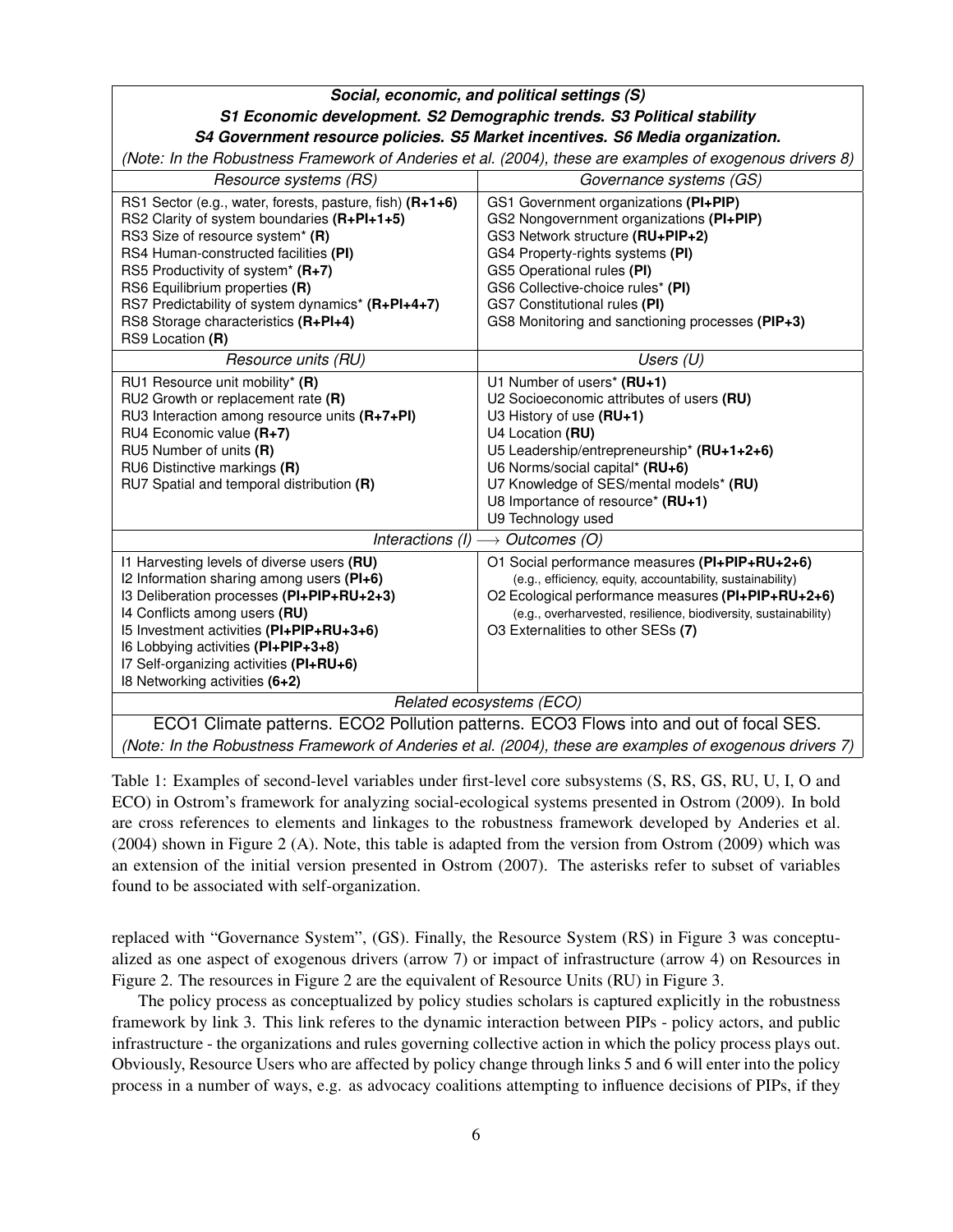are allowed to do so either through link 2 or 6. The robustness framework does not specify the dynamics of the policy process. More precisely, further delineation of the nature of links 2, 3, and 6 can generate a garbage can model (Cohen et al., 1972), its more refined cousin-the multiple streams framework of Kingdon (1984, 2002), or the ACF framework (Sabatier and Jenkins-Smith, 1993).

What distinguishes the multitier framework from the robustness framework is a more systematic articulation of framework elements the relationships 1-8. Specifically, Ostrom identified *second-tier variables* associated with the top-tier variables depicted in Figure 3. Table 1 provides some examples of such variables. The text in bold indicates to what elements and relations in the robustness framework. Analogous to linkages in the robustness framework, the second-tier variables are an entry point for a more specific articulation for how the policy process plays out. In fact, we are now at a point to begin to understand how policy studies intersect with the robustness or SES frameworks. Specifically, we can explore how particular models of the policy process perform when coupled with particular classes of biophysical dynamics and uncertainties and in 1 (B). Here, the aim is not to *explain* the policy process but, rather, to explore how different possible policy processes might function in a dynamic policy context. For instance, a garbage can policy process may be well suited explore complex environments but may be very slow in developing appropriate policy for pressing problems, thus trading off short-term adaptive capacity for long-term learning. Likewise, an ACF policy process may perform well in quickly identifying alternative approaches to problems, but may crowd out exploration as actors join coalitions and build cases for particular points of view - a rather narrow type of learning. In the remainder of the paper we will attempt to illustrate how both the Robustness and SES frameworks can contribute to a collection of essential tools for public policy and governane for complexity (SES) and change (Robustness).

## 4 Governance for Complexity and Change

Using the basic elements presented in Figures 2 and/or 3 along with Table 1, it seems reasonable to assume that policy designers have enough machinery at hand to generate reasonably good policies for reasonably well-bounded policy problems. Once reasonable policy options have been identified, our understanding of how policy processes unfold, would then enable the implementation of those policies. However, what if the policy problem space is not reasonably well bounded? What if there is massive uncertainty about the links between actions and outcomes? What if the problem space encompasses a very large number of interacting elements? Such are the problem spaces we face in the environmental policy domain: biodiversity and resource management, climate change, and a globally interlinked economic system of spiraling complexity.

Here we reflect on key challenges and opportunities for governing such systems. We note that Ostrom began applying concepts from work on institutions to this problem almost 20 years ago with her work on "designing complexity to govern complexity" (Ostrom, 1995, 1998). This work stressed the importance of "complex, nested systems of governance" (Ostrom, 1995, p. 34), comprised of "quasi-autonomous units operating at quite small up to extremely large scales"(Ostrom, 1998, p.149). Ostrom suggests that the institutional design principles, derived from her work on self-governing SESs provides some guidance as to how this might be achieved. The design principles, however, were derived from a research program whose emphasis was not on dynamics and change. Thus, the design principles only address part of the picture. The need for additional tools inspired Ostrom to develop the frameworks presented here. In Section 4.1, we discuss key challenges associated with governing changing, massively uncertain systems: 1) the notion of "fit" and 2) fundamental properties of systems that must cope with change and uncertainty. In Section 4.2 we reflect on the associated set of design principles for such systems.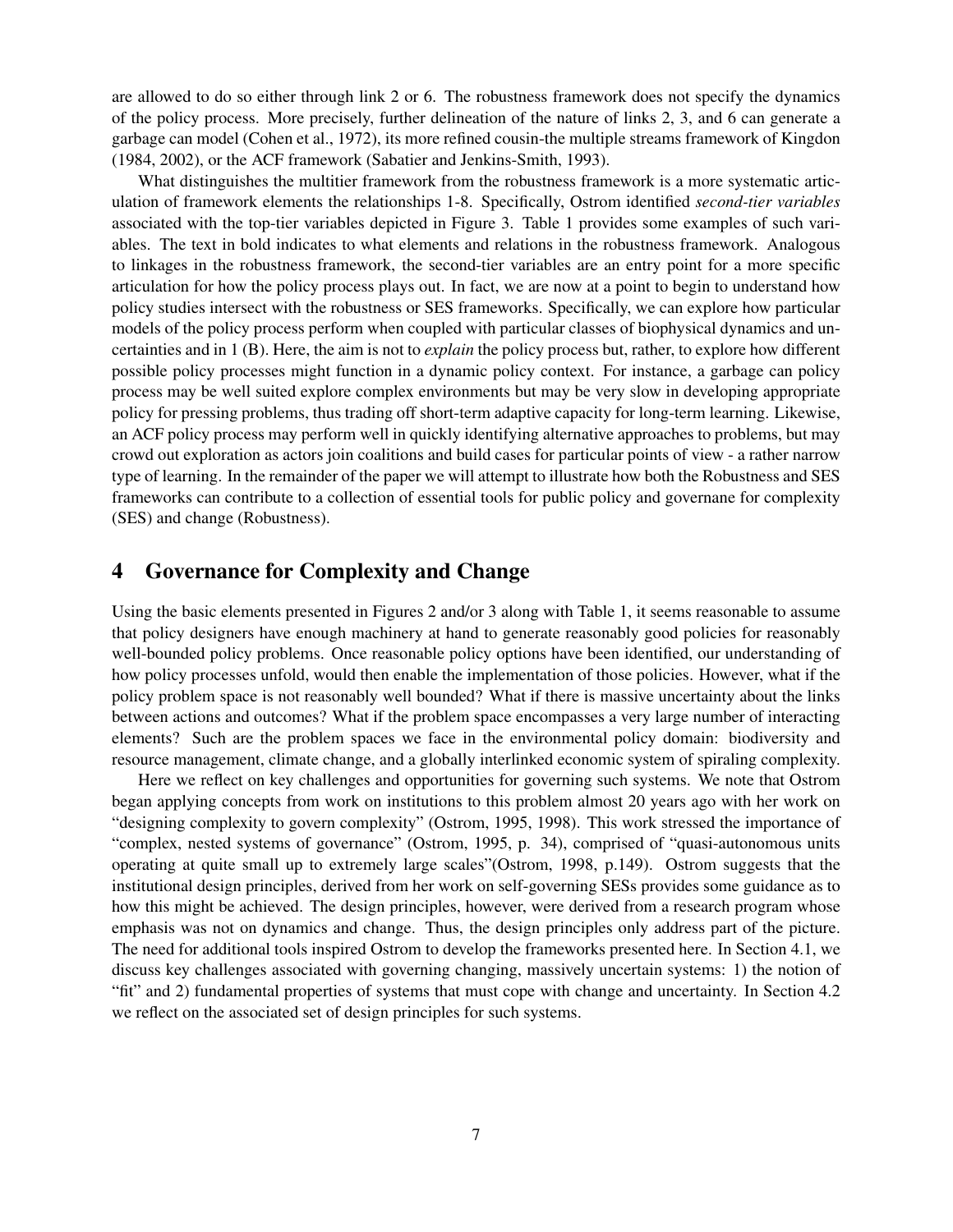#### 4.1 Key Challenges

#### 4.1.1 The fit between institutional arrangements and ecological dynamics

The development of frameworks to study the interactions between social and ecological systems aims to provide a systematic way to analyze diverse and complex case studies. Although we know resource users are able to overcome collective action problems to share common-pool resources and provide public goods, there is increasing interest in addressing the "problem of fit,": the interplay between institutional arrangements and ecological dynamics (Folke et al., 2007; Young, 2002). Studies of long-lasting social-ecological systems, such as fisheries, pastoralist and transhumance systems, irrigation systems, and forests show that institutions developed by those long-lasting systems are mainly based on where, when, and how to harvest, not how much to harvest (Schlager, 1994; Wilson et al., 1994; Ostrom, 2005). This suggests that an understanding of the fit between institutions and ecology needs to incorporate how human activities can match the temporal and spatial dynamics of the specific resource. In the end, this match may have the effect of regulating the *amount* of resources withdrawn, but the "fit", i.e. the linkages between the governance system and the resource being governed, will not be predicated on measuring harvest amounts.

Ostrom (2005) has shown in the importance of monitoring and enforcement in the effectiveness of institutional arrangements. Local resource users can be very effective in monitoring the use of the commonpool resource, especially due to their local knowledge and stake in the sustainability of the ecosystem. Paid guards from outside the local community can be effective as they may have access to better technology, especially if they are paid well. However, they may not have a stake in the SES, and thus may be prone to rent seeking behavior and may see bribes as a source of income. The spatial and temporal dynamics of ecological systems affect the ability of monitors to observe resource use. When fishers harvest fish from a large territory, farmers withdraw water from a long irrigation canal, or villagers harvest from a large forest, it is almost impossible for them to see what everyone else is currently doing. Rules on who, where, when and how to harvest are easier to monitor and enforce than a quota, and if there is more confidence that people are following the rules, others will follow them too. Could such a general principle to frame policy in terms of who, what, and when questions rather than how much questions improve public policy process outcomes? For example, policy based on science and its associated measurement protocols may make policy change impossible as attention is focused on debatable human constructs (protocols) rather than on more practical principles where measurement equates to common sense.

Many farmer-managed irrigation systems allocate a particular time to a specific farmer depending on location along the canal and size of farm (and resulting contributions to maintenance of the system) (Burns, 1993; Maass et al., 1978; Shivakoti et al., 2002). The frequent routine is to allocate a certain time block to a farmer in a specific order either from the head-end to the tail or from the tail-end to the head of the system (Meinzen-Dick, 2007; Tang, 1992). In either case, that means that when the water transfers from Farmer A to Farmer B both will be at their distribution point so that Farmer A gets as much water as possible but Farmer B is able to start watering crops on time. This system illustrates important linkages between public infrastructure, public infrastructure providers, and resource users (links 2 and 3 in Figure 2). Specifically, the nature of public infrastructure, both physical (an irrigation system) and institutional (appropriation rules based on the Spanish *tanda* system - i.e. timed withdrawals) coupled with the fact that the resource users in fact are the public infrastructure providers for monitoring and enforcement of rules generates an endogenous feedback system. Specifically, this arrangement brings the two most important actors for ensuring that the rule is enforced to the correct monitoring point on the canal at the correct (same) time. This is an effective way to enable two key participants to monitor what is happening locally and to enforce any observed rule infractions. Further, this example of an excellent "fit" between soft infrastructure (rules) a hard infrastructure (the canals) solves the second order collective action of who is monitoring the monitors. The "goodness of fit" is expressed in the fact that the incentives of the resource users and public infrastructure providers are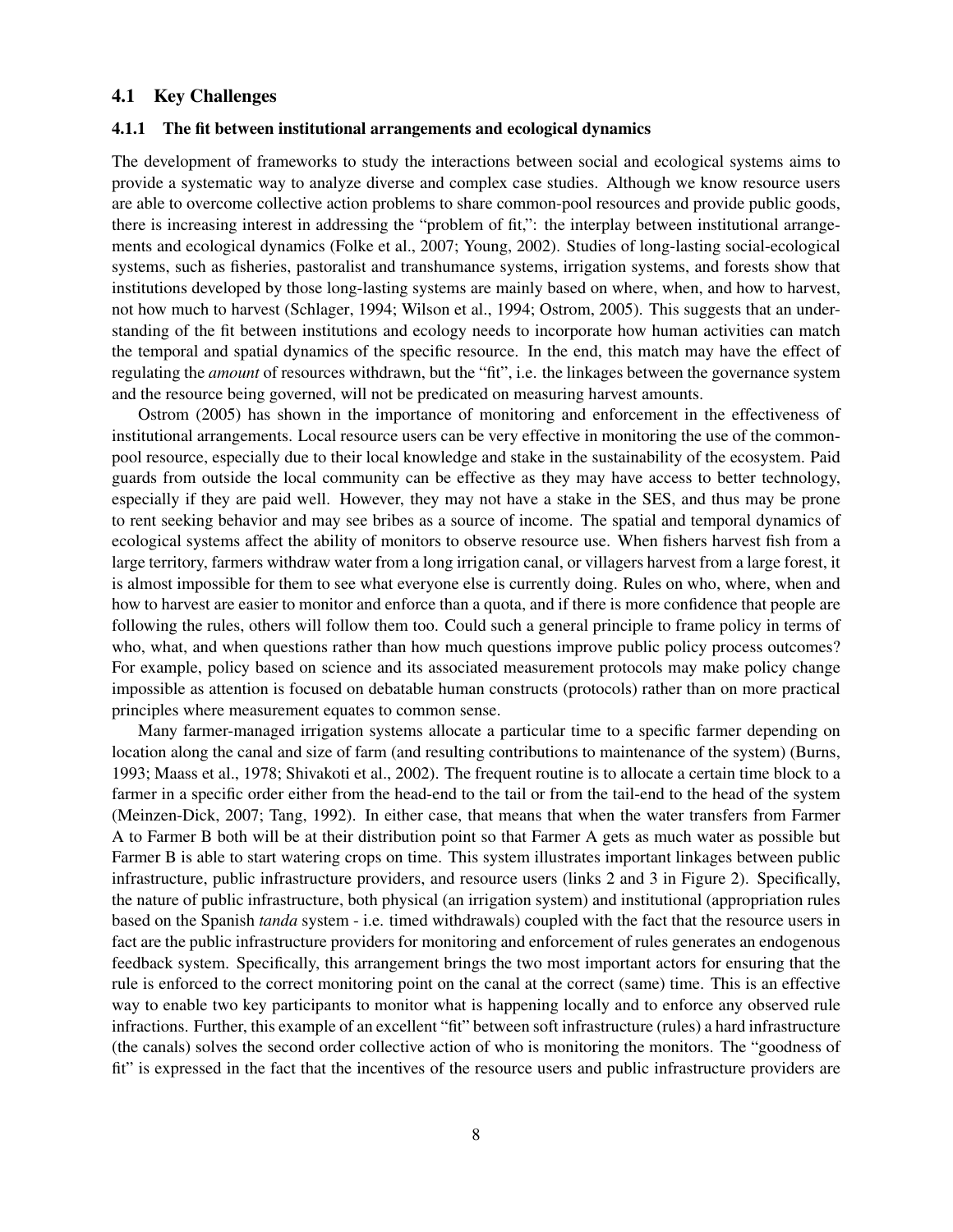very neatly aligned (attribute of link 2) and eliminate the second order collective action dilemma.

In some systems, such as fisheries, the state of the system (e.g. location and number of fish) is much more costly (perhaps impossible) to measure. This affects the ability of agents in the system to collect information to feed back into the governance system. Not only is the state of the ecology difficult to determine, it might be that the behavior of resource users is difficult to monitor in some systems. If a fisher fishes on the open sea on their own and returns to port with their catch, there is only limited information that can be observed relating to the actual harvesting practices employed by that fisher. An important example is bycatch which is often not reported (Read et al., 2006; Baker et al., 2006). As a consequence of the difficulties with monitoring fishers, some fisheries include an official monitor on each vessel (e.g. Alaska Fisheries Science Center, 2011). Others fisheries have strict gear restrictions that are easy to check in the harbors. This is yet another example of an institutional arrangement that fit the biophysical conditions: it is very easy to assess fishing gear and almost impossible to measure fish stocks. Given these and many other examples of how different types of infrastructure and actors are tightly linked and interact in subtle ways to produce successful governance outcomes, we are tempted to ask if there are general lessons that can be ported from successful SES governance *structures* to the context of the policy process.

The sheer number of variables, relationships and feedbacks represented in Figures 2, 3, and Table 1, begs the question of how any policy, however narrowly focused could ever work for very long given all that can go wrong. This view presents quite a depressing picture for the policy analyst. On the other hand, policy analysts can take heart in the fact that complex life forms have to address problems of similar levels of complexity, and do so very successfully. Just how complex does the nested, complex system of governance of a living organism, or a SES for that matter, have to be? Ideas from control theory and electrical engineering provide some guidance.

#### 4.1.2 How do systems cope with disturbances and stress?

Consider a situation in which there is a clearly defined problem to be solved and in which the linkages between actions and outcomes is perfectly understood. In such a situation, it is posible in theory to generate a control system do achieve any particular policy outcome within the space of possible outcomes conditioned by the biophysical and social constraints. In such "perfect information" cases, policies can be made to literally run like clockwork. Very few real system behave like this - even precisely designed ones. The reason is, we *never* have perfect information about the state of the system (e.g. we can never know the actual stock level in a fishery), and we *never* fully understand the causal relationships that generate dynamics in SESs, and there are *always* exogenous disturbances and stresses impinging upon the system of interest. How can we design policy processes for such situations?

It turns out that all complex biological systems (of which SESs are examples) must cope with uncertainty, stress, and disturbance. As such, complex biological systems with the capacity to adapt to these difficult circumstances have a common feature: they are composed of complex regulatory feedback networks. These distributed, multi-scale networks make the maintenance precise biological processes possible. They also enable the control of uncertain systems, and are used extensively in engineered systems that must function in spite of disturbance and stress (e.g. modern passenger aircraft in the face of air turbulence - see below). A moment's reflection reveals that SESs are feedback systems. Specifically, policies, in the broadest sense are rules (institutions *sensu* Ostrom (1990, 2005)) that translate information about a system (e.g. state of the environment, demographics, etc.) into action that feeds back into the system. Thus, effecting policies adds feedback loops to (SESs).

Feedback is an extremely powerful tool to create and maintain complexity. Given a particular set of disturbances, SESs can construct policies (feedback controls) to increase performance (output) and robustness (minimize the sensitivity of the system to disturbance and stress). Over time, SESs can become extremely well adapted to a particular biophysical context, including the disturbance and stress associated with it, as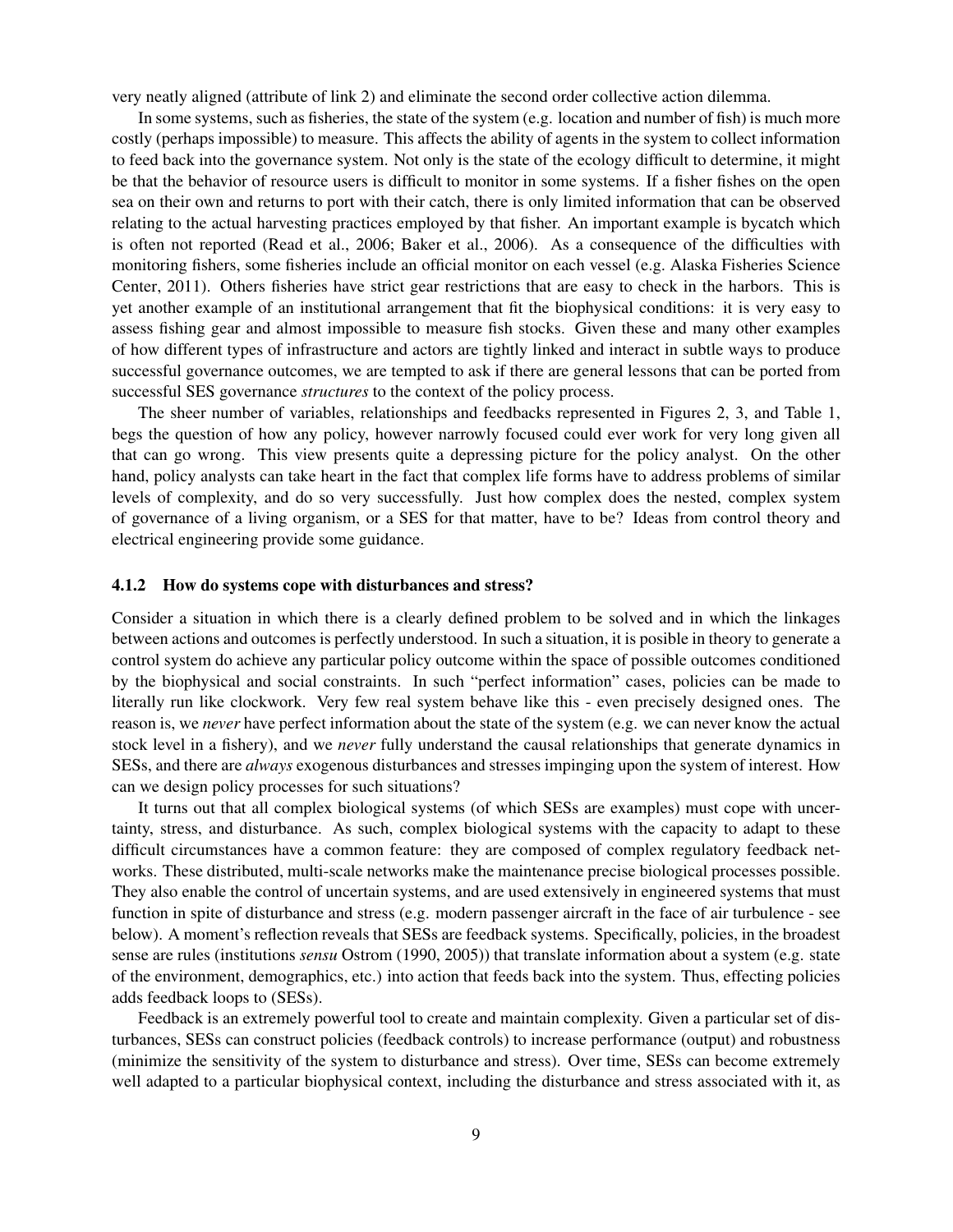well as critical policy processes required to implement policies under stress. Consider the case of the tramos in Diaz Ordaz, Mexico studied by Downing (1974) where conflict resolution mechanisms and water rights change from riparian to prior appropriations with the level of environmental stress. More generally, the process through which policy change can occurs should likely be adaptive to exogenous stress and disturbances.

There is one drawback to such fine tuning: feedback systems are known to exhibit inherent robustnessfragility trade-offs (Csete and Doyle, 2002). Irrigation systems provide an important example: human societies can build large-scale physical infrastructure (canals, reservoirs) and social infrastructure (rules for water allocation, canal maintenance) to eliminate sensitivity of food supply to *inter-annual* variation in *local water supplies*. However, in so doing, societies become much more vulnerable to low frequency variation in rainfall (the 100 year flood that destroys the irrigation system) and social upheaval. That is, building robustness to certain classes of disturbances and increasing narrowly focused efficiency (e.g. agricultural yield) introduces fragilities in the system. Worse yet, such fragilities typically are hidden from the user by virtue of good design (Csete and Doyle, 2002), and are only exposed through failure. The irrigation systems works extremely well for a century, and no one is thinking about the 100-year flood and subsequent famine until it happens. There is an increasing body of work suggesting that the capacity of systems to cope with stress and disturbance using feedback regulatory networks (policy networks) faces a hard limit (Chandra et al., 2011; Rodriguez et al., 2011). Thus, navigating such performance-robustness, robustness-fragility trade-offs through policy design and policy processes involving learning and exploration are an essential element of public policy.

#### 4.2 Public Policy Design Principles

Given the challenges outlined above, what are the practical tools we can use to cope with change and disturbances? Before we address this question from a public policy perspective, we first discuss some practical insights from a comparative analysis of various types of social and biological systems (Janssen and Osnas, 2005). Diversity (a multiplicity of different types of regulatory feedback mechanisms), redundancy (many regulatory mechanisms perform similar functions), and modularity (some regulatory feedback mechanisms are allowed only limited connectivity others) have been shown to be system characteristics that enhance adaptive capacity. Redundancy of components, information, tasks, and connections, enables a system to maintain its function when a component is lost and the redundant component takes over the function.

Redundancy is common in engineered infrastructure systems (both hard and soft) and, and biological systems. The engineered system of a Boeing 777 which has 150,000 different subsystem modules can continue to fly when many modules have been knocked out (Csete and Doyle, 2002). This high level redundancy is necessary to achieve extreme robustness (at great financial expense): ability of the Boeing 777 to continue to function when modules fail is crucial because the cost of overall system failure is so high. This is not the case for, say, a coffee machine whose failure has far less impact on our lives. Coffee machines can be developed at a much lower cost, but with much less robustness. An example of redundancy in institutions is the concurrent use of informal and formal rules for resource management (Low et al., 2003). If informal rules (subsystem modules) fail, progressive layers of formal institutional arrangements (higher-level, more costly subsystem modules that perform a similar function) are activated. Perhaps the most important example of redundancy in biological systems is related to genes. Experiments show that deleting a gene in an organism often has little phenotypic effect due to the existence of duplicate genes (subsystem module) or compensation by alternative metabolic pathways (higher level subsystem module performing a similar function) (Gu et al., 2003).

Modularity provides a system with different functional parts or modules that can evolve somewhat independently. The modules might be loosely linked with each other, but a failure in one module does not severely affect the others, as would happen if they were tightly linked. Sufficient links between modules are required as modules might learn from the activities occurring within other modules. Within the social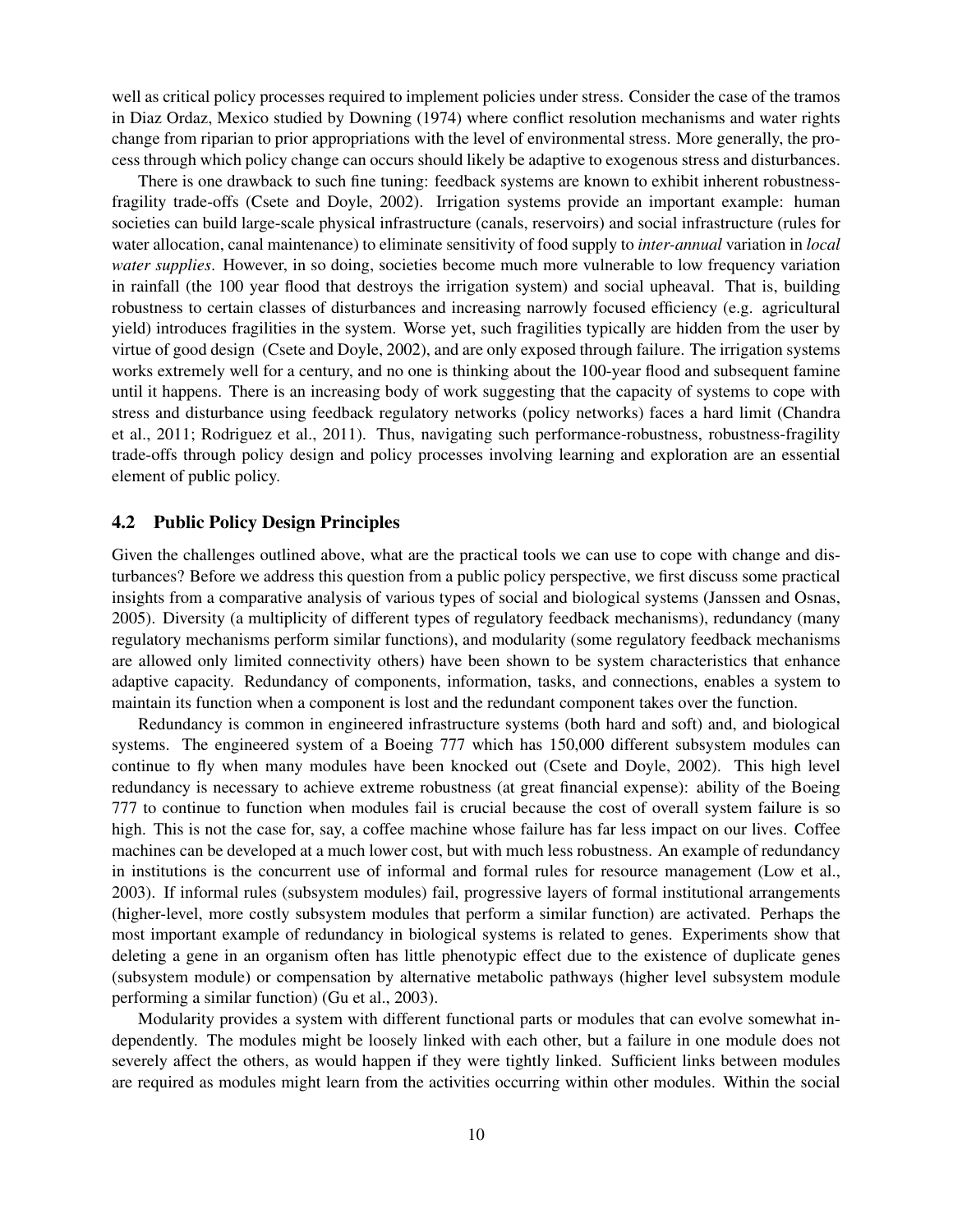sciences this is referred to as polycentricity. Ostrom et al. (1961) identified a polycentric metropolitan area as having many centers of decision making which were formally independent of each other, but one could learn from experimentation in the other various centers (McGinnis, 1999).

A third general factor is diversity in agents or connections. In organizations a diverse set of connections is important for the creation of a diverse portfolio of knowledge or shared organizational mental models (Staber and Sydow, 2002). In systems with low diversity, there are fewer chances of creating new ideas, components or connections. A population of organisms with the same ability to initiate an immune response will be hit hard when a harmful new disease enters the population. Genetic diversity provides the capacity to create novel antibodies, so at least a few individuals in the population might be able to resist the new disease. Tinkering, mutations, and making errors are essential to generate new components and links in a system (Kirschner and Gerhart, 1998). Importantly, in a modular system, such novelty can be tested without severely disturbing other modules - i.e. experimentation can occur locally without impacting overall system function. If the innovation is beneficial, it might be replicated. In the case of a novel disturbance such as a disease, it is essential that a system is able to generate new responses.

The characteristics of systems that make them robust illustrates the importance of polycentric systems, which enable redundancy, modularity and diversity. Polycentric systems enable institutional arrangements to achieve a better fit with the temporal and ecological dynamics those institutions are intended to govern, as well as with social dynamics and local knowledge. This sounds fine in theory, in practice it is difficult to define boundaries and when multiple ecological services are involved with different spatial and temporal dynamics, decisions have to be made regarding how to juggle the mixed bag of carrots and sticks. Overlapping boundaries and redundancies in responsibilities might be needed to cope with inconsistencies and conflicts of the governance of ecological services.

#### **Conclusions**

In this paper, we have argued that the increasing scale and interconnectedness of human activities have important implications for the policy process. Specifically, we can no longer treat the policy context as fixed on the timescale on which the policy process plays out. Rather, the dynamic feedback between policy and the biophysical context depicted in 1 (B) will become increasingly important as the process of globalization proceeds. This calls for new tools and theories to better understand and inform the public policy process. Here, we have presented two related theoretical frameworks with the potential to contribute to this understanding.

Most of Ostroms work on theoretical frameworks focuses on policies as rules and their functioning in different social and ecological contexts. The policy *process* of interest to most readers of this journal is not addressed explicitly in either framework discussed here (Figures 2 and 3). However, the policy process is implicit in the institutional rational choice framework in general, and thus in the robustness and SES frameworks in particular: it is an emergent property of a system of actors and rules. Complex notions of advocacy coalitions, learning, beliefs etc. are difficult to address explicitly the SES and robustness frameworks, but they certainly would be observable patterns given a collection of agents, rules, and resources. Thus, the policy process itself is an example of a SES, where the "ecosystem" is mostly human-made as in the welldeveloped concept of "industrial ecosystems". The question is how useful it is to think of the policy process as an SES embedded in broader social, economic, and political settings and related ecosystems as depicted in Figures 2 and 3.

For many policy questions, these frameworks may not add value. However, we suggest there is at least one specific instance where they can: when public policy must cope with deep uncertainty and change in the policy context that occurs on the same time scale as the policy process itself - i.e. sufficiently fast. The main lesson from applying the robustness framework in particular is the notion that one can cope with uncertainty and change, but this will have a price. Developing policies to increase robustness of social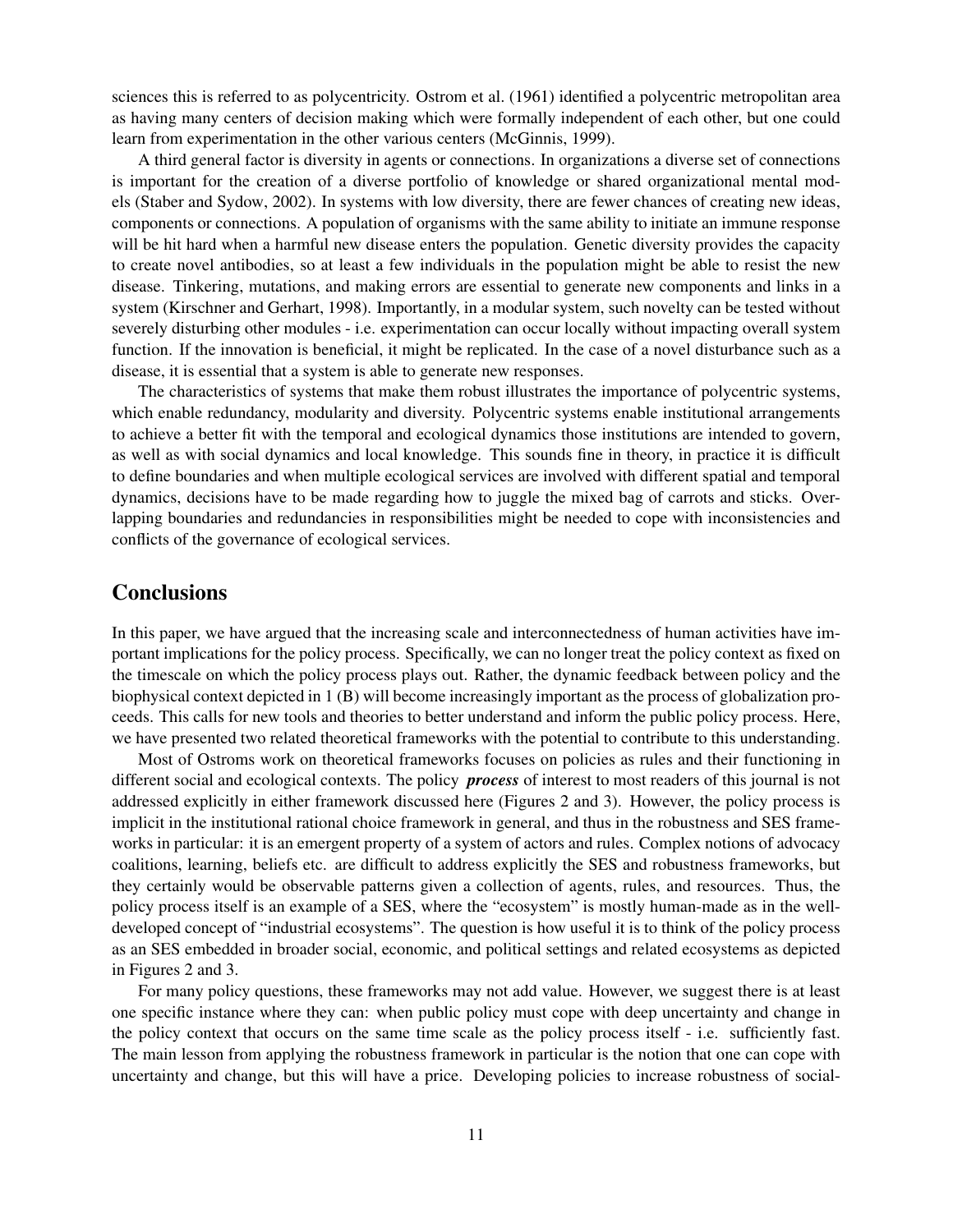ecological systems requires an explicit decision about robustness of what system properties and aspects of performance to what types of exogenous shocks. Once the choice about which vulnerabilities are to be addressed, building robustness requires navigating tradeoffs between short-term efficiency and long-term robustness. Finally, and most importantly, even if these complex trade-offs can be successfully navigated in a policy process there remains a final trade-off about which agents have little choice: Increasing robustness to one type of known disturbance *necessarily* increases vulnerability to other types of disturbances (Chandra et al., 2011; Csete and Doyle, 2002). Worse yet, these emergent vulnerabilities are largely hidden, revealed only by a system-level failure.

A key message for policy scientists is simply the importance of the acknowledgement that such fundamental robustness-vulnerability tradeoffs exist. The acceptance that policies may, and eventually must, fail immediately follows. Given that fail-free policies cannot be developed, we need to shift thinking away from coalitions advocating for the "right" policy to policy processes that stimulate experimentation, adaptation and learning. In a world of continuous change, policies that are appropriate for some contexts may reveal new vulnerabilities in another context. Policies should therefore be seen as experiments that require systematic, ongoing monitoring and evaluation as elements of regulatory feedback networks. Decentralized experimentation would allow for innovation and increase the probability of achieving a fit between policies and local conditions (modularity and diversity). Governance at higher levels may stimulate a process of information exchange to facilitate learning from local-level experimentation.

A robust SES may exist in the form of a polycentric system where higher levels provide coordination, monitoring and synthesis but hold local level units accountable to reach certain policy outcomes. At the local level there is a certain degree of freedom to craft policies that may lead to desired outcomes, and those policies might be tailored to local conditions. When local governance fails, as it must, higher levels provide support based on knowledge gained from other local conditions (redundancy and diversity). The challenge in terms of policy *processes* is twofold. First, do local-level governance regimes necessarily exhibit more efficient policy processes? Second, what policy processes are used to determine policy outcomes at the next level? How is it decided what policy outcomes are demanded of the local level? Which actors from across different levels of governance participate in this process? Whether or not such an idealized polycentric system can be implemented, the main lessons from studies of robustness is that successes from the past do not guarantee success in the future. Policy processes must have the capacity to adapt rapidly. Studies of SES, and feedback systems more generally, suggest that multi-level, polycentric governance regimes are essential to match institutions to challenges at the right temporal and organizational scale. What is needed is a "meta" policy process that connects governance regimes across levels to cope with cross-scale interactions that are sure to become more prevalent as the process of globalization plays out over the coming decades.

#### Acknowledgements

We acknowledge financial support for this work from the National Science Foundation, grant numbers SES-0645789, SES-0748632 and BCS-1115054.

#### References

- Adger, W., Eakin, H., and Winkels, A. (2009). Nested and teleconnected vulnerabilities to environmental change. *Frontiers in Ecology and the Environment*, 7(3):150–157.
- Alaska Fisheries Science Center (2011). Fisheries monitoring and analysis, http://www.afsc.noaa.gov/fma/.
- Anderies, J., Janssen, M., and Ostrom, E. (2004). A framework to analyze the robustness of social-ecological systems from an institutional perspective. *Ecology and Society*, 9(1):18.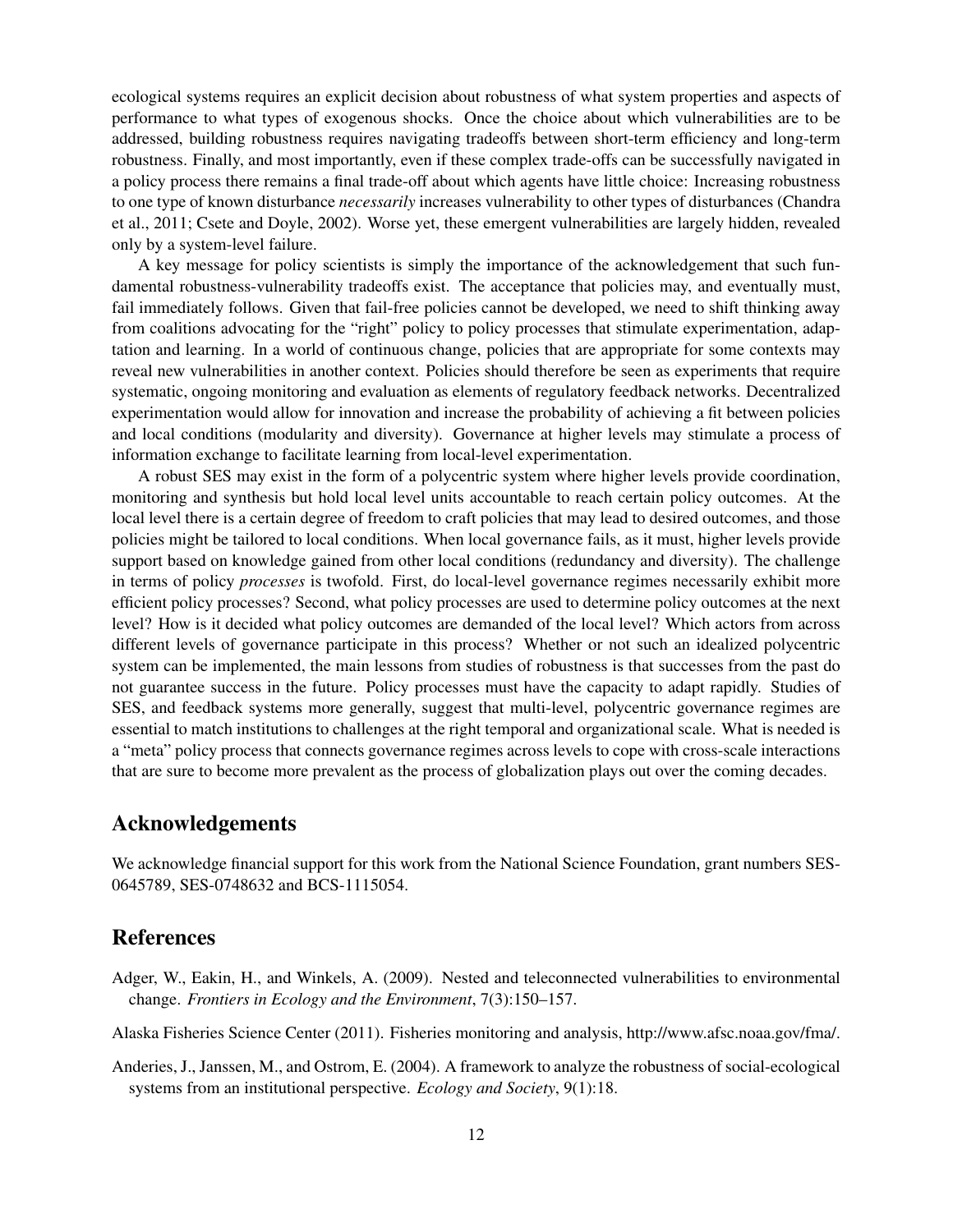- Baker, C., Lukoschek, V., Lavery, S., Dalebout, M., Yong-un, M., Endo, T., and Funahashi, N. (2006). Incomplete reporting of whale, dolphin and porpoise bycatchrevealed by molecular monitoring of korean markets. *Animal Conservation*, 9(4):474–482.
- Berkes, F., Colding, J., and Folke, C. (2003). *Navigating social-ecological systems: building resilience for complexity and change*. Cambridge Univ Pr.
- Brock, W., Carpenter, S., Scheffer, M., and of Wisconsin-Madison. Social Systems Research Institute, U. (2005). *Regime shifts, environmental signals, uncertainty, and policy choice*. Social Systems Research Institute, University of Wisconsin.
- Burns, R. (1993). Irrigated rice culture in monsoon asia: The search for an effective water control technology. *World Development*, 21(5):771–789.
- Carpenter, S., Ludwig, D., and Brock, W. (1999). Management of eutrophication for lakes subject to potentially irreversible change. *Ecological Applications*, 9(3):751–771.
- Chandra, F., Buzi, G., and Doyle, J. (2011). Glycolytic oscillations and limits on robust efficiency. *Science*, 333(6039):187–192.
- Clements, F. (1916). *Plant succession: an analysis of the development of vegetation*. Carnegie Institution of Washington.
- Cohen, M., March, J., and Olsen, J. (1972). A garbage can model of organizational choice. *Administrative science quarterly*, pages 1–25.
- Csete, M. E. and Doyle, J. C. (2002). Reverse engineering of biological complexity. *Science*, 295:1664– 1669.
- Downing, T. E. (1974). *Irrigation's Impact on Society*, chapter Irrigation and Moisture Sensitive Periods: A Zapotec Case., pages 113–122. University of Arizona Press,Tucson, AZ, USA.
- Folke, C., Pritchard, L., Berkes, F., Colding, J., and Svedin, U. (2007). The problem of fit between ecosystems and institutions: ten years later. *Ecology and society*, 12(1):30. [online] URL: http://www.ecologyandsociety.org/vol12/iss1/art30/.
- Gu, Z., Steinmetz, L., Gu, X., Scharfe, C., Davis, R., and Li, W. (2003). Role of duplicate genes in genetic robustness against null mutations. *Nature*, 421(6918):63–66.
- Gunderson, L., Peterson, G., and Holling, C. (2008). Practicing adaptive management in complex socialecological systems. *Complexity theory for a sustainable future*, page 223.
- Holling, C. (1973). Resilience and stability of ecological systems. *Annual review of ecology and systematics*, 4:1–23.
- Holling, C. (1978). Adaptive environmental assessment and management. *Adaptive environmental assessment and management.*
- Holling, C. (1979). Myths of ecological stability: Resilience and the problem of failure.
- Holling, C. and Gunderson, L. (2002). Resilience and adaptive cycles. *Panarchy: Understanding transformations in human and natural systems*, pages 25–62.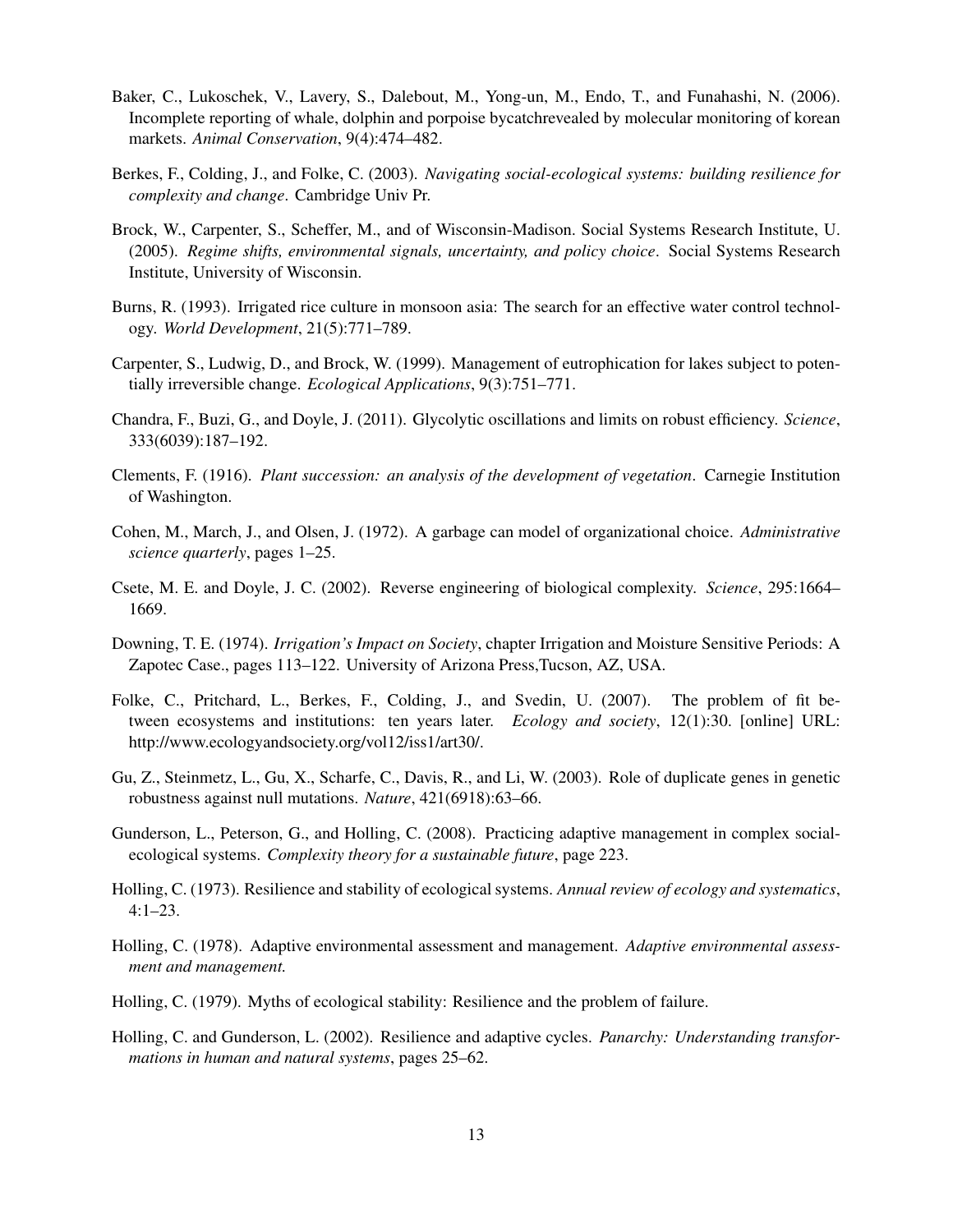- Holling, C. and Meffe, G. (1996). Command and control and the pathology of natural resource management. *Conservation biology*, 10(2):328–337.
- Kingdon, J. (1984). *Agendas, alternatives, and public policies (longman classics edition)*. Longman Publishing Group.
- Kingdon, J. (2002). *Agendas, alternatives, and public policies (longman classics edition)*. Longman Publishing Group.
- Kirschner, M. and Gerhart, J. (1998). Evolvability. *Proceedings of the National Academy of Sciences*, 95(15):8420–8427.
- Low, B., Ostrom, E., Simon, C., and Wilson, J. (2003). Redundancy and diversity: do they influence optimal management. *Navigating social-ecological systems: building resilience for complexity and change*, pages 83–114.
- Ludwig, D., Jones, D., and Holling, C. (1978). Qualitative analysis of insect outbreak systems: the spruce budworm and forest. *Journal of animal ecology*, 47(1):315–332.
- Ludwig, D., Walker, B., and Holling, C. (1997). Sustainability, stability, and resilience. *Conservation Ecology*, 1(1):7.
- Maass, A., Anderson, R., et al. (1978). *... and the desert shall rejoice: conflict, growth, and justice in arid environments.* MIT Press.
- McGinnis, M. (1999). Polycentricity and local public economies. *Ann Arbor: University of Michigan Press*.
- Meinzen-Dick, R. (2007). Beyond panaceas in water institutions. *Proceedings of the national Academy of sciences*, 104(39):15200–15205.
- O'Brien, K. and Leichenko, R. (2000). Double exposure: assessing the impacts of climate change within the context of economic globalization. *Global Environmental Change, Part A: Human and Policy Dimensions*, 10(3):221–232.
- Ostrom, E. (1990). *Governing the commons: The evolution of institutions for collective action*. Cambridge University Press.
- Ostrom, E. (1995). Designing complexity to govern complexity. In Hanna, S. and Munasinghe, M., editors, *Property Rights and the Environment: Social and Ecological Issues.*, pages 33–45. The International Bank for Reconstruction and Development/The World Bank, Washington DC.
- Ostrom, E. (1996). Crossing the great divide: coproduction, synergy, and development. *World Development*, 24(6):1073–1087.
- Ostrom, E. (1998). Scales, polycentricity, and incentives: Designing complexity to govern complexity. In Guruswamy, L. D. and McNeely, J., editors, *Protection of global biodiversity: Converging strategies*, pages 149–67. Duke University Press, Durham, NC.
- Ostrom, E. (2005). *Understanding institutional diversity*. Princeton, NJ: Princeton Univ. Press.
- Ostrom, E. (2007). A diagnostic approach for going beyond panaceas. *Proceedings of the National Academy of Sciences*, 104(39):15181–15187.